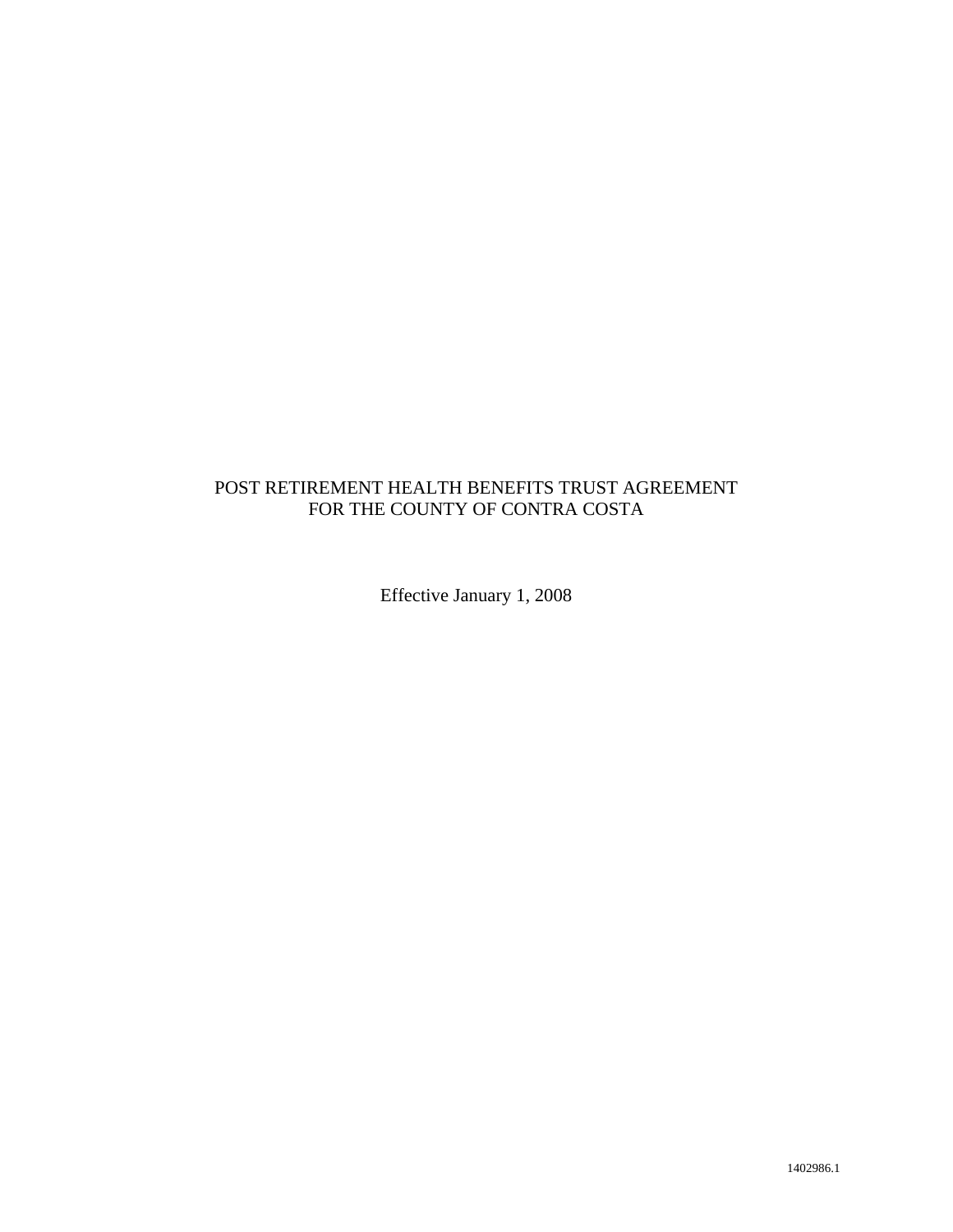# **TABLE OF CONTENTS**

# **Page**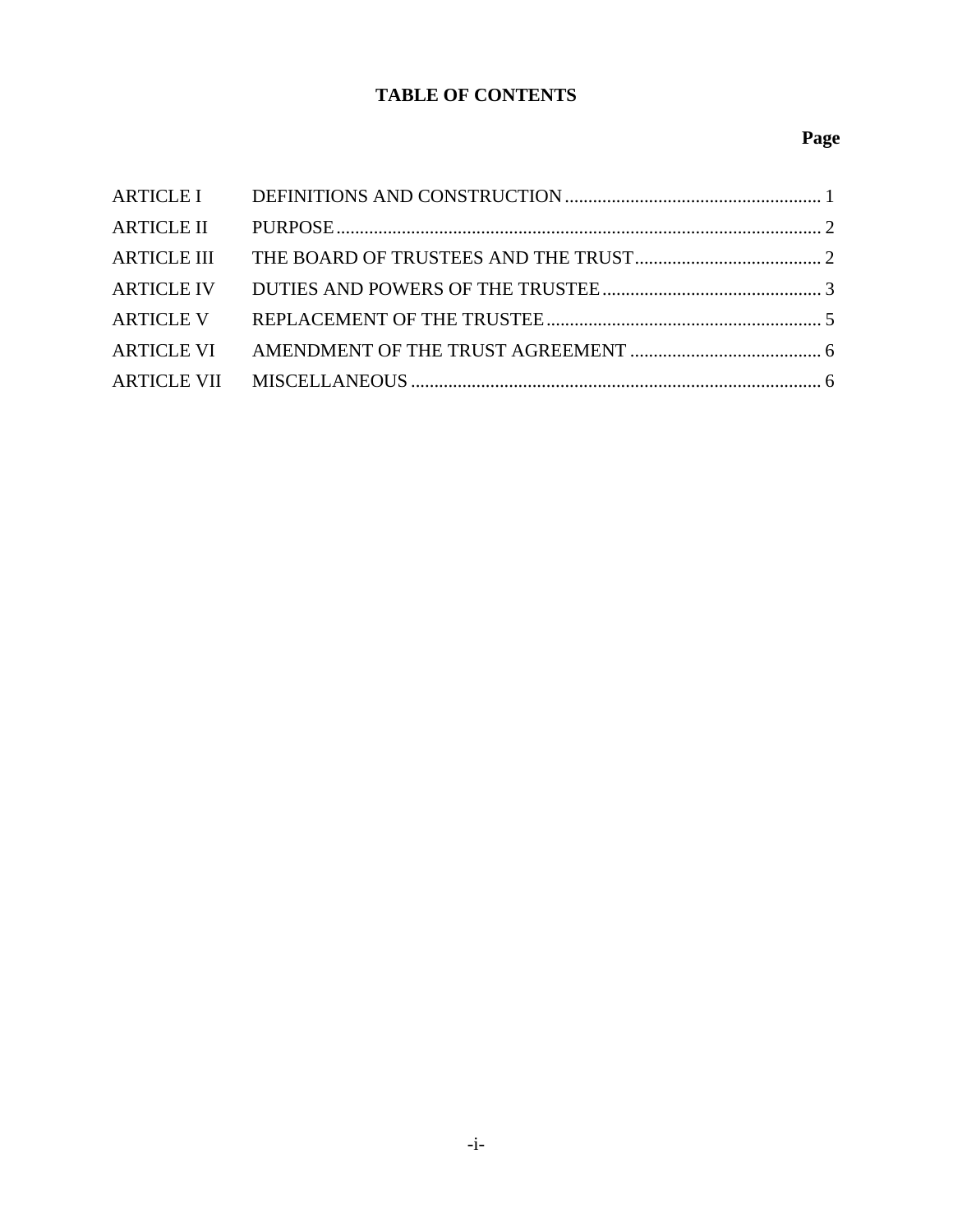#### **POST RETIREMENT HEALTH BENEFITS TRUST AGREEMENT FOR THE COUNTY OF CONTRA COSTA**

 This TRUST AGREEMENT is made as of the first day of January, 2008, by and between the County of Contra Costa and the Board of Trustees. This Trust Agreement was signed on the date set out below with the signatures hereto.

#### **RECITALS**

**WHEREAS**, the County has established the County of Contra Costa Post Retirement Health Benefits Plan ("Plan"), a plan providing health benefits to certain retired Employees and their Spouses and Dependents, with this trust as an integral part of the County; and

**WHEREAS**, to the extent provided by the Plan, assets available to pay benefits provided by the Plan may be held in trust and assets held in trust must be used only for the exclusive purpose of providing such benefits as are provided by the Plan and to defray reasonable expenses of administration (including investment); and

**WHEREAS**, the County and the members of the Board of Trustees desire to enter into this Trust Agreement, effective as of January 1, 2008 to set forth the responsibilities and obligations of the Trustee; and

**WHEREAS**, the members of the Board of Trustees desire to serve as the Trustee under the Plan in accordance with the terms and conditions hereinafter set forth; and

 **NOW, THEREFORE**, in consideration of the mutual covenants contained herein, the County and the members of the Board of Trustees agree, effective as of January 1, 2008, as follows:

#### **ARTICLE I**

#### **DEFINITIONS AND CONSTRUCTION**

**1.1 Definitions**. For purposes of this Trust Agreement, capitalized terms and expressions used herein shall have the meanings set forth in the Plan or as indicated below unless the context clearly requires otherwise:

"Board" means the Board of Supervisors of the County.

"Board of Trustees" means the individuals who, collectively, constitute the Trustee.

"Custodian" means the financial institution chosen by the Trustee to hold any assets of the Plan for the sole purpose of providing benefits under the Plan and paying reasonable expenses of the Plan and Trust.

"GASB 45" means Government Accounting Standards Board Statement Number 45, Accounting and Financial Reporting by Employers for Postemployment Benefits Other Than Pensions.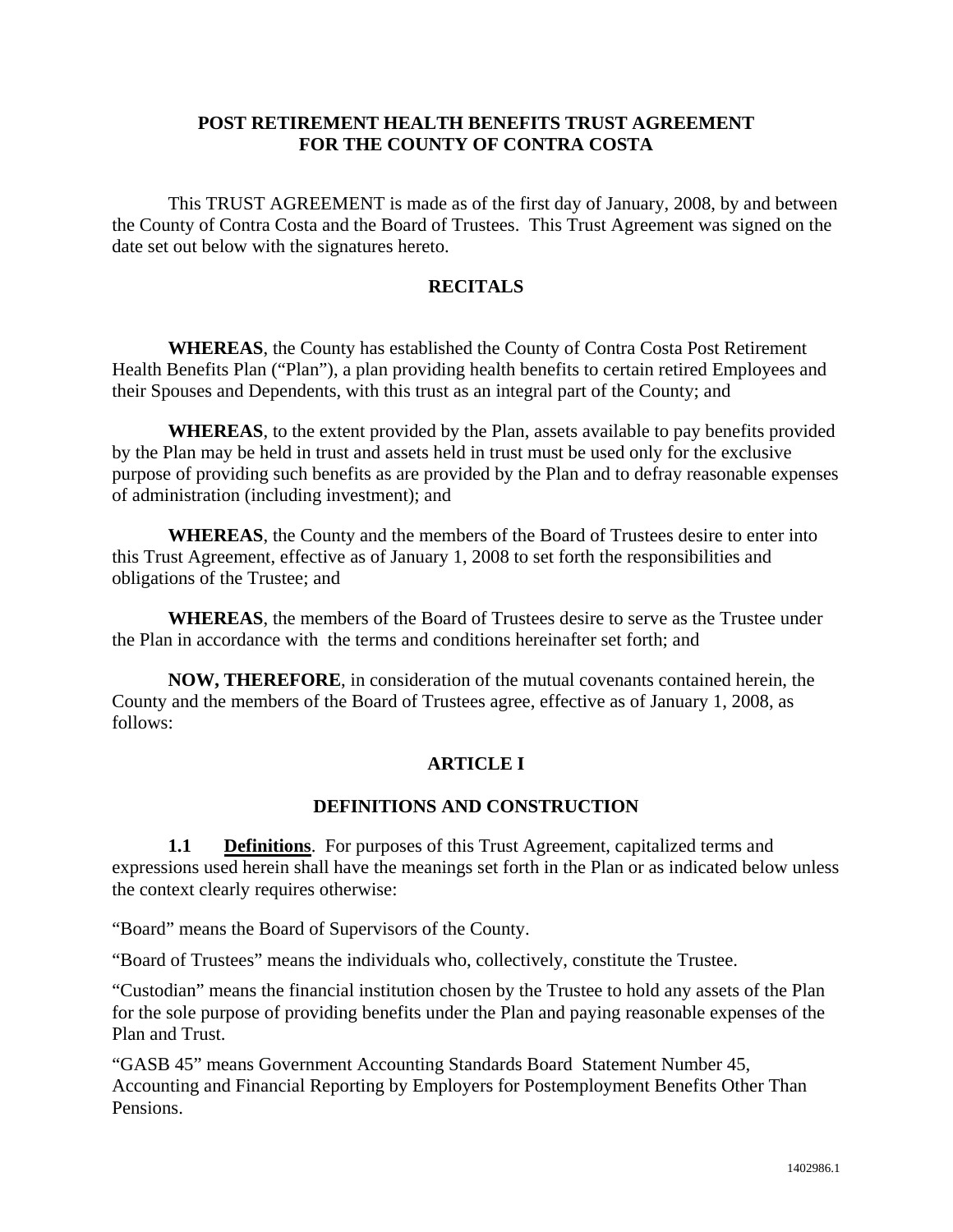"Plan" means the County of Contra Costa Post Retirement Health Benefits Plan as amended from time to time.

"Trust" means the legal entity resulting from this Trust Agreement.

"Trust Agreement" means this instrument, as amended from time to time.

"Trustee" means the Board of Trustees described in Article III herein.

**1.2 Headings and Subheadings**. The headings and subheadings in this Trust Agreement are inserted for the convenience of reference only and are to be ignored in any construction of the provisions thereof.

# **ARTICLE II**

# **PURPOSE**

 The County and Trustee intend to establish and maintain the Trust to hold assets to pay post retirement health benefits for certain retired Employees, and their Spouses and Dependents, to the extent provided by the Plan, of the County and other Employers that participate in the Plan. The Trustee shall separately account for all contributions, distributions, payments, expenses, gains and losses attributable to the County and each other Employer that participates in the Plan. They also intend that this Trust meet the requirements of GASB 45 as necessary for Trust assets to be treated as assets that reduce any liability of the County (and other Employers) for such benefits.

# **ARTICLE III**

# **THE BOARD OF TRUSTEES AND THE TRUST**

**3.1 The Board of Trustees**. The Board of Trustees shall be composed of the individuals who hold the following offices in the County: Auditor-Controller, Chief Administrative Officer, Director of Finance, Contra Costa Regional Medical Center Finance Director, and Treasurer-Tax Collector. The Board of Trustees shall establish rules and by-laws as may be necessary or appropriate for its operation including the selection of the Chair and other officers and the execution of documents on behalf of the Board of Trustees. The Board of Trustees shall meet at least once every calendar quarter.

**3.2 Establishment of the Trust**. This Trust Agreement establishes the Trust effective January 1, 2008. The Trustee shall hold under the Trust all contributions made under the terms of the Plan, together with any income, gains or profits and taking account of any losses and expenses. As soon as practicable, the Trustee shall engage a Custodian to hold Trust assets. Thereafter, the County shall contribute no less than one dollar (\$1.00) to an account owned by the Trust to be held in accordance with the terms of this Trust Agreement. All custodial accounts and annuity contracts and other investments held under the Plan, shall be titled in the name of the Trust and shall be deemed part of the Trust.

**3.3 No Reversion to the County or Other Employers**. Except as provided in Section 6.2 below and the Plan, it shall be impossible, at any time, for any part of the Trust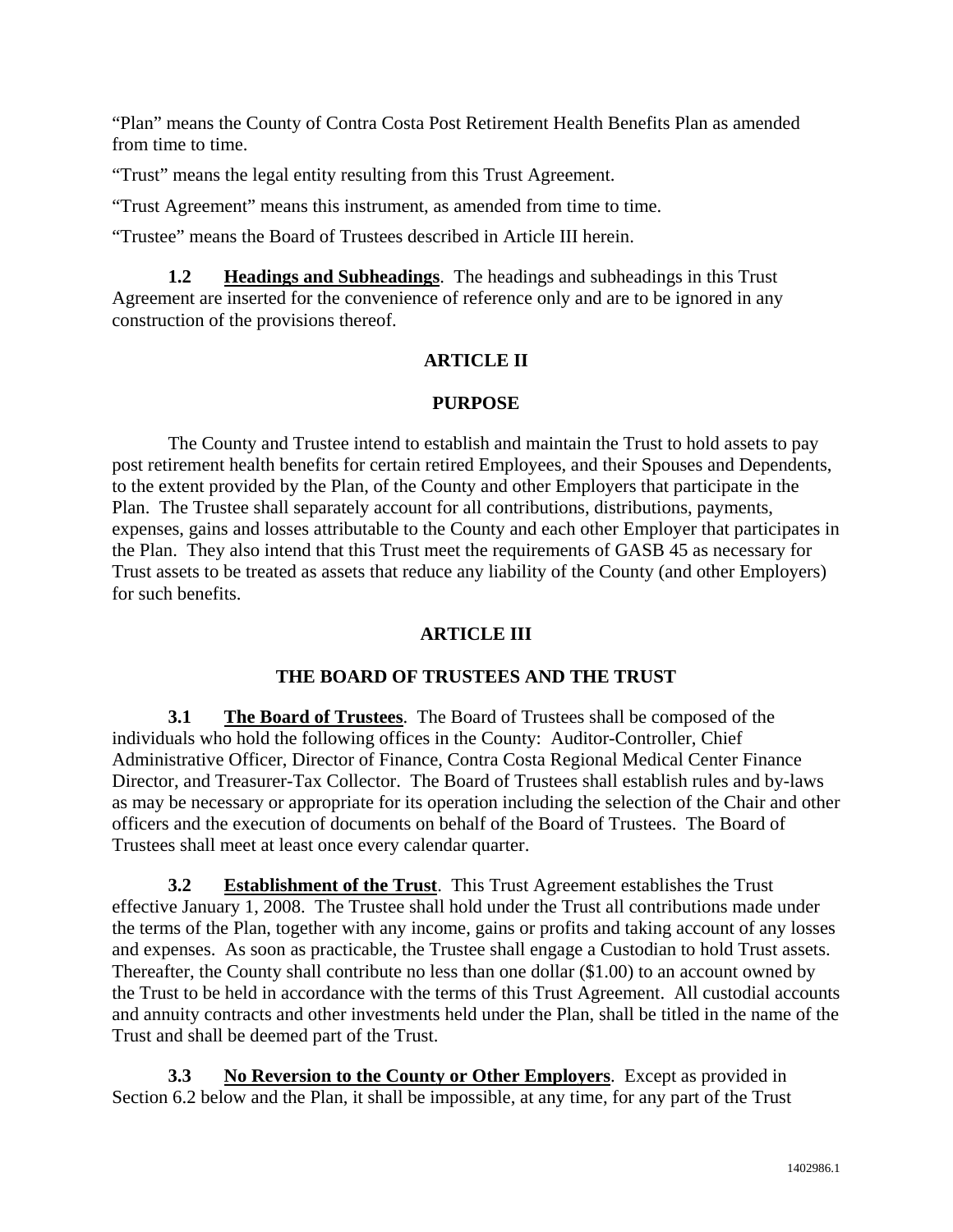assets, other than such part as is required to pay taxes (if any) and expenses, to be returned to, or revert to, the County, or other Employers that participate in the Plan, to be recoverable by the County or other Employers that participate in the Plan, or to be used for, or diverted to, purposes other than for the exclusive benefit of the retired Employees and their Spouses and Dependents who receive benefits under the Plan. Notwithstanding the prior sentence, the Trustee shall return to the County or other affected Employer any contributions that were made on account of a mistake in fact; any such return shall be made no later than one year after the contribution is received and no earnings on such contribution shall be returned. The Trustee shall determine whether a contribution was made on account of a mistake in fact.

**3.4 Receipt of Contributions**. The Trustee shall receive all contributions made under the Plan. However, the Trustee may elect to have all contributions paid directly to the Custodian. The Trustee shall not be responsible in any way for the administration of the Plan and shall be under no duty to determine whether the amount of any contribution is in accordance with the Plan or to collect or enforce payment of any contribution.

**3.5 Distributions**. Distributions from the Trust shall be made by the Trustee only to the persons, at the time, in the form, and in the amount as the Administrator shall direct in writing from time to time in accordance with the Plan. The Trustee shall be fully protected in making payments in accordance with written directions of the Administrator without ascertaining whether such payments are in compliance with the terms of the Plan.

# **ARTICLE IV**

# **DUTIES AND POWERS OF THE TRUSTEE**

**4.1 Fiduciary Duties**. The Plan, the Administrator, the members of the Board of Trustees, the Trustee and the Trust shall be governed by the fiduciary requirements of Section 17, Article XVI of the California Constitution. The Administrator and Trustee shall have exclusive responsibility to administer the Plan and Trust (to the extent of their responsibilities set out in the Plan and Trust Agreement) and shall act solely in the interest of the retired Employees and their Spouses and Dependents who receive benefits under the Plan and in accordance with the terms of the Plan and Trust Agreement and governing California and federal law. No part of the Trust assets may be used for, or diverted to, purposes other than for the exclusive purposes of providing benefits to such persons, except as is provided herein and in the Plan. The Administrator and the Trustee shall discharge their duties with the care, skill, prudence and diligence under the circumstances then prevailing that a prudent person acting in like capacity and familiar with such matters would use in the conduct of an enterprise of a like character and with like aims.

**4.2 General Powers**. The Trustee shall have all of the powers necessary or appropriate to perform properly the duties herein set forth.

**4.3 Investment Powers**. The Trustee shall determine all investments of the Trust and in this regard shall act in accordance with the rules of Section 17, Article XVI of the California Constitution in this regard. In accordance with these rules, the Trustee may engage professional investment managers and consultants or advisors.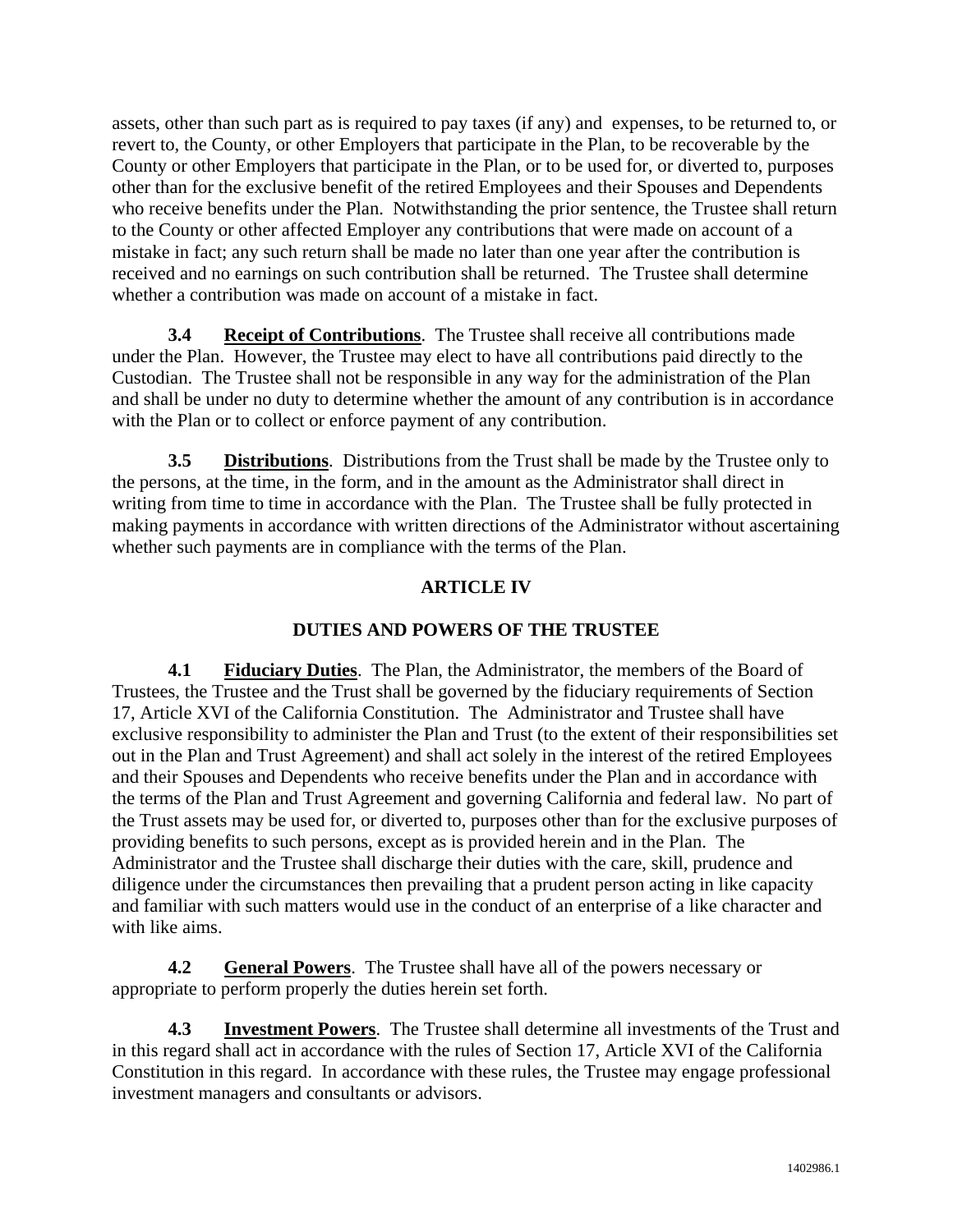**4.4 Agents**. The Trustee may employ such counsel, accountants, brokers, actuaries and other agents and provide for such clerical, accounting, actuarial and other services as the Trustee may deem advisable to perform its duties under this Trust Agreement, or as may be directed by the Plan Administrator.

**4.5 Claims**. The Trustee shall have the power and authority to settle, compromise or submit to arbitration, any claims, debts or damages due or owing to or from the Trust; to commence or defend suits or legal or administrative proceedings whenever, in its judgment, any interest of the Trust so requires, and to represent the Trust in all suits or legal or administrative proceedings in any court of law or equity or before any other body or tribunal. The Trustee shall inform the County and the Plan Administrator as soon as possible about any such claims, debts or damages, and shall fully cooperate with the County and the Plan Administrator with respect to any suits or legal or administrative proceedings that result from or arise out of such claims, debts or damages.

# **4.6 Accounting**.

(a) The Trustee shall keep, or cause to be kept, appropriate and accurate accounts of, and records reflecting all transactions concerning the Trust, including but not limited to contributions, gains, losses, expenses, and distribution of benefits. The Trustee shall maintain separate accounts for the contributions, net earnings, expenses and distributions attributed to each Employer. If the Trustee elects to have all contributions paid directly to a custodian, then the Trustee shall be entitled to rely on the records of accounts provided to it by such custodian, and by the County and other Employers with respect to contributions, gains, losses, expenses, distributions of benefits and all other transactions involving the Trust. The Trustee shall be entitled to be reimbursed for its actual and reasonable expenses incurred in preparing any accounting.

(b) The Trustee shall furnish the Plan Administrator and the Board a written account of the transactions concerning assets under the Trust at such times and from time to time as agreed to with the Plan Administrator, but no less than monthly, as soon as practical after the close of each month. The Trustee and Plan Administrator shall agree on the format and contents of such accounting. At any time, the Plan Administrator may (but is not required to) engage an independent certified public accountant to examine the Plan's financial statements or internal control procedures. If the Plan Administrator engages an independent accountant, the Plan Administrator shall require that such engagement provide that the examination be made according to generally accepted auditing standards (or according to other agreed-upon procedures that the Trustee approves in writing). The Trustee is entitled to rely upon the accountant's examination and opinion and all reports relating to the examination.

(c) Notwithstanding anything in this Trust Agreement to the contrary, the Trustee shall have the right at any time to petition any appropriate court for a settlement of the Trust assets or for the court's instructions in executing the Trustee's obligations under the Trust.

**4.7 Expenses**. No additional compensation shall be paid to any member of the Board of Trustees for services provided under this Trust Agreement. The Trustee may pay, from the Trust, reasonable expenses of administering the Trust and investing Trust assets. The members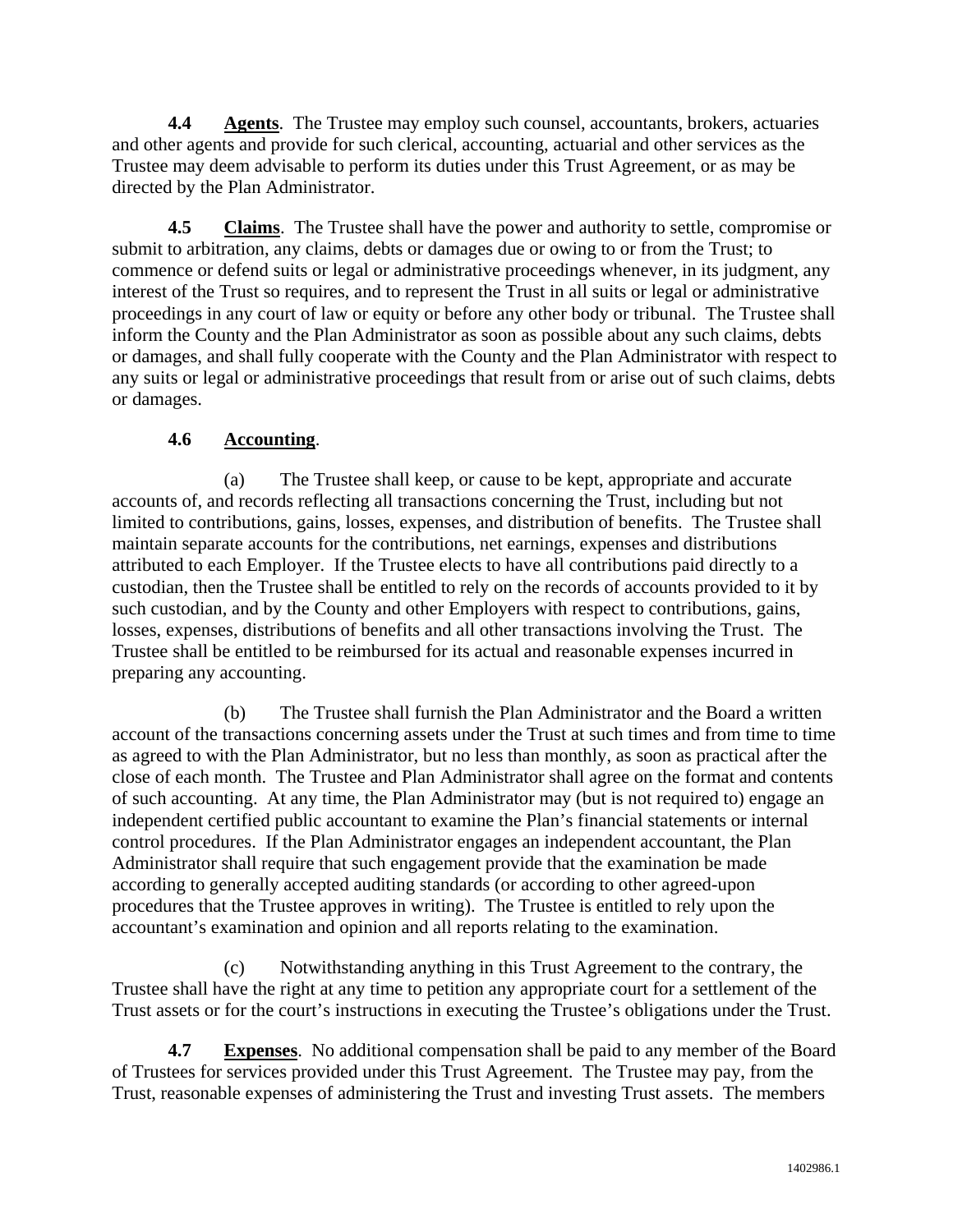of the Board of Trustees shall be paid or reimbursed from the Trust for such expenses incurred in carrying out their duties as Trustees that are agreed to, from time to time, by the County.

#### **4.8 Indemnification and Insurance**.

(a) For any member of the Board of Trustees, his or her duty under this Trust Agreement shall be treated as official duties, and he or she shall be entitled to relief from liability, and defense and indemnification, to the same extent as provided for any government officer or employee in the conduct of his/her official duties.

(b) To the extent consistent with its fiduciary duties, the Board of Trustees may purchase with Trust assets fiduciary liability (and other appropriate insurance) to protect the Trust and may make available such insurance to the members of the Board of Trustees to purchase with their own funds.

(c) The Trustee shall not be liable for the payment of any benefits in excess of the assets of the Trust.

# **ARTICLE V**

# **REPLACEMENT OF THE TRUSTEE**

#### **5.1 Replacement of the Trustee**.

(a) The County may remove and replace the Trustee at any time and from time to time with a written notice to the Trustee of removal and replacement. Except where necessary to protect the rights and benefits of Plan Participants and Beneficiaries, the County shall give 60 days written notice of removal and replacement to the Trustee.

(b) In the event another entity or person replaces the Trustee, the Trustee shall take all necessary and appropriate steps to transfer to its successor trustee all Trust assets as soon as possible. The Trustee may undertake a reasonable accounting of the Trust prior to such transfer but such accounting shall not cause unreasonable delay in any transfer of Trust assets.

(c) The replacement of the Trustee shall not result in the termination of this Trust Agreement. A successor Trustee shall have the same powers and duties as those herein conferred upon the Trustee, except as provided in any new trust agreement between the County and such replacement.

# **5.2 Resignation of the Trustee**.

(a) The Trustee may resign at any time by giving 60 days advance written notice to the Plan Administrator and the County.

(b) If any member ceases to occupy a position that makes her or her a member of the Board of Trustees, such person shall cease being such a member immediately. Additionally, a member of the Board of Trustees may resign at any time by giving 60 days advance written notice to the Plan Administrator, the County and each of the other members of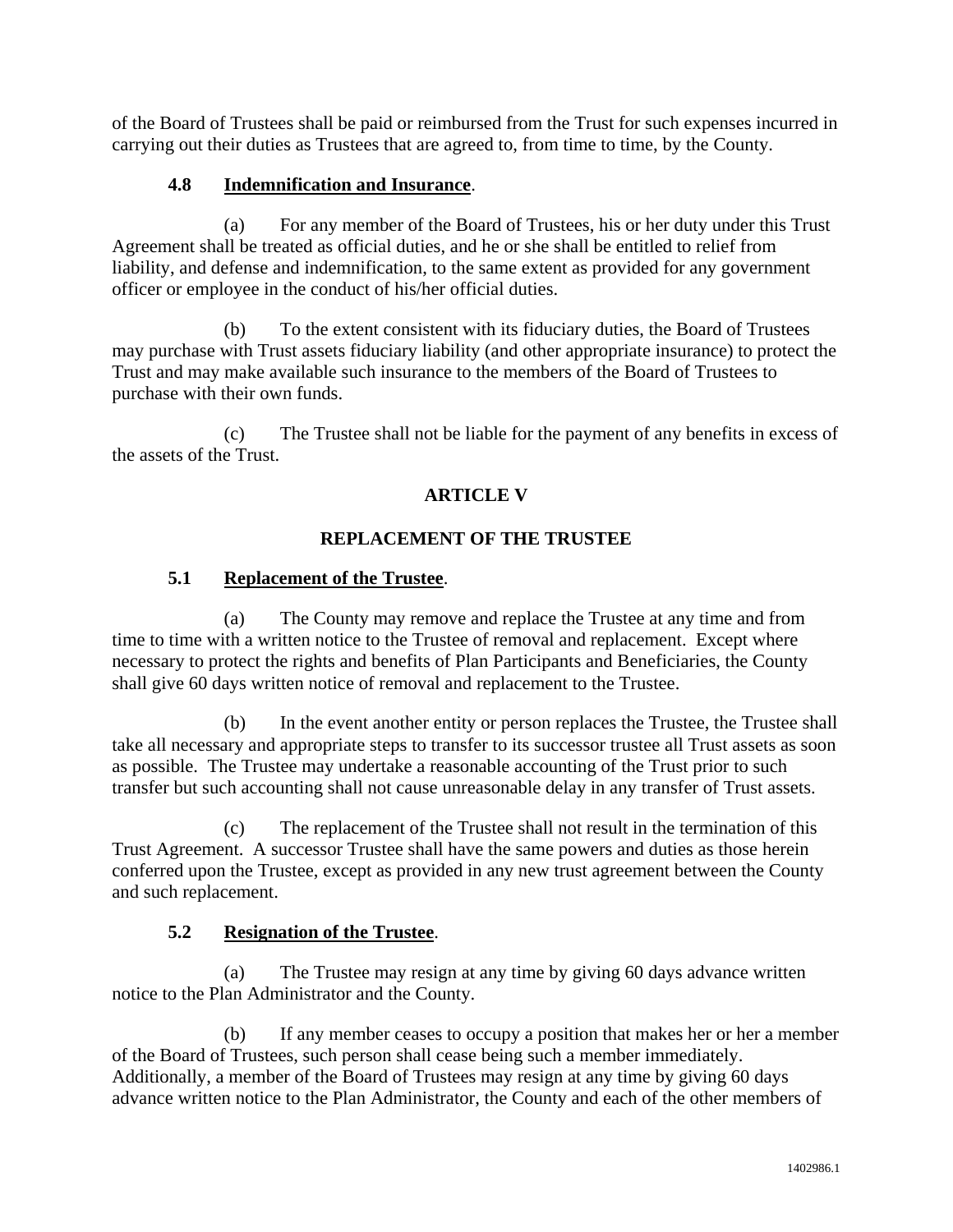the Board of Trustees. Upon such resignation, the Board may amend this Trust Agreement, unilaterally, to designate another individual (or person holding a specified position) to be a member of the Board of Trustees.

#### **ARTICLE VI**

#### **AMENDMENT OF THE TRUST AGREEMENT**

#### **AND TERMINATION OF THE TRUST**

**6.1 Amendment of the Trust Agreement**. This Trust Agreement does not provide or create any contractual or other obligation of the County or any other Employer to provide any benefit to any person. This Trust Agreement may be amended by the Board in its sole discretion in whole or in part, in any manner, and without limit, including reducing or eliminating the payment of any benefits under the Plan or Trust. Such modification, alteration or amendment may be made without providing any other benefits in lieu thereof and for any persons (including but not limited to persons then receiving benefits under the Plan or Trust). However, any assets held in the Trust at the time of amendment shall continue to be held in the Trust and used to provide health benefits in accordance with the Plan and pay reasonable expenses of administration and investment. Any amendment may be made without the consent of the Trustee or any other person or entity. If the Trust Agreement is amended in a way that increases the duties of the Trustee, and the Trustee objects thereto, the Trustee may resign by giving 10 days advance written notice to the Administrator and the County.

**6.2 Termination of the Trust**. The continuance of the Plan or Trust is not a contractual or other obligation of the County. The Board shall have the right at any time and for any reason, in its sole discretion, to terminate the Plan and cease paying any or all benefits under the Plan and Trust (including but not limited to persons then receiving benefits under the Plan or Trust) without providing any other benefits in lieu thereof. However, assets held in the Trust at the time of termination shall continue to be held in the Trust and used to provide health benefits in accordance with the Plan and pay reasonable expenses of administration and investment. Upon termination of the Trust, after all benefits owed under the Plan have been paid and all Plan and Trust expenses have been paid, any assets remaining in the Trust shall revert to the Employers in proportion to their contributions to the Trust for the prior 5 years or be transferred to another entity or person that meets the requirements to be tax exempt under the Code, as determined by each Employer, in its discretion, with respect to Trust assets allocated to its account.

#### **ARTICLE VII**

#### **MISCELLANEOUS**

**7.1 Reliance**. The parties hereto shall be protected in acting upon any notice, resolution, request, consent order, certificate, report, opinion, statement or other document which they reasonably believed to be genuine and to have been signed by the proper party or parties or by a person or persons authorized to act on its behalf.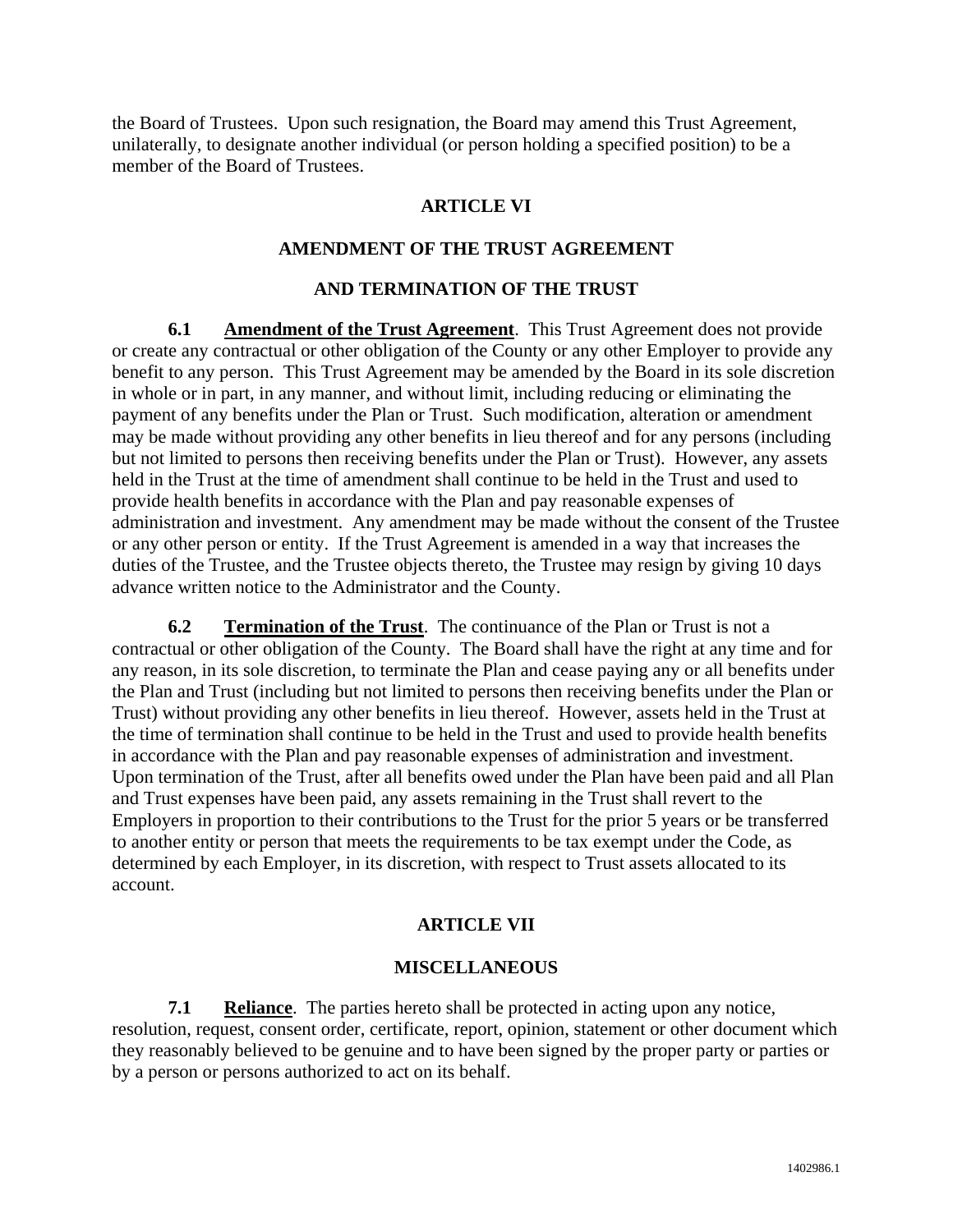**7.2 Person Dealing with the Trustee**. No person dealing with the Trustee shall be under any obligation to inquire into the validity, expediency or propriety of any action by the Trustee or of any exercise by it of any of the powers conferred upon it by this Trust Agreement. The execution by the Trustee of any instrument, document or paper in connection with the exercise of any of the powers enumerated herein shall, of itself, be conclusive evidence to all persons of the authority of the Trustee to execute the same and to exercise the powers incident thereto.

**7.3 Anti-Alienation**. No right or claim to, or interest in, any part of the Plan's or Trust's assets, or any payment from this Plan or Trust shall be subject to anticipation, alienation, sale, transfer, assignment, mortgage, pledge, encumbrance, hypothecation, commutation, garnishment, charge, or any other process of any court except as specifically permitted under the Plan or this Trust Agreement or required by law. No benefit payable from the Plan or Trust to any person shall in any manner be liable for, or subject to, the debts, contracts, liabilities, engagements, or torts of any such person, nor shall it be subject to attachment or legal process for or against such person, except to such extent required by law. Any attempt to anticipate, alienate, sell, transfer, assign, mortgage, pledge, garnish, encumber, charge, or levy against any benefit under the Plan or Trust shall be void, except as required by law. No portion of the benefits payable under the Plan or Trust shall be subject to the bankruptcy estate of any person, except as required by law.

**7.4 Notices**. All orders, requests, directions and instructions of the Plan Administrator to the Trustee shall be in writing, signed by a person authorized to act on its behalf. Unless the Trustee knows or has reason to know (through its exercise of its fiduciary duties or otherwise) that the direction constitutes a breach of the Plan Administrator's duties or responsibilities under the Plan, the Trustee shall act and shall be fully protected in acting in accordance with such orders, requests, directions and instructions. In the absence of knowledge of, or reason to know, that the direction constitutes such a breach, the Trustee shall be entitled to rely conclusively on such direction, and shall have no further duty to make any investigation or inquiry before acting upon any such direction of the Plan Administrator.

**7.5 Law**. This Trust Agreement is made in the State of California, and shall be construed in accordance with the laws thereof and applicable federal law.

**7.6 Invalidity**. In the event any provision of this Trust Agreement shall be held illegal or invalid for any reason, said illegality or invalidity shall not affect the remaining provisions hereof, and this Trust Agreement shall thereafter be construed and enforced as if said illegal or invalid provisions had never been included therein.

**7.7 Entire Agreement**. This Agreement constitutes the entire agreement between the County and the Trustee. This Trust Agreement shall not be modified or amended by any other statement, representation or agreement, whether written or oral, between any person or persons whomsoever, except as provided in this Trust Agreement.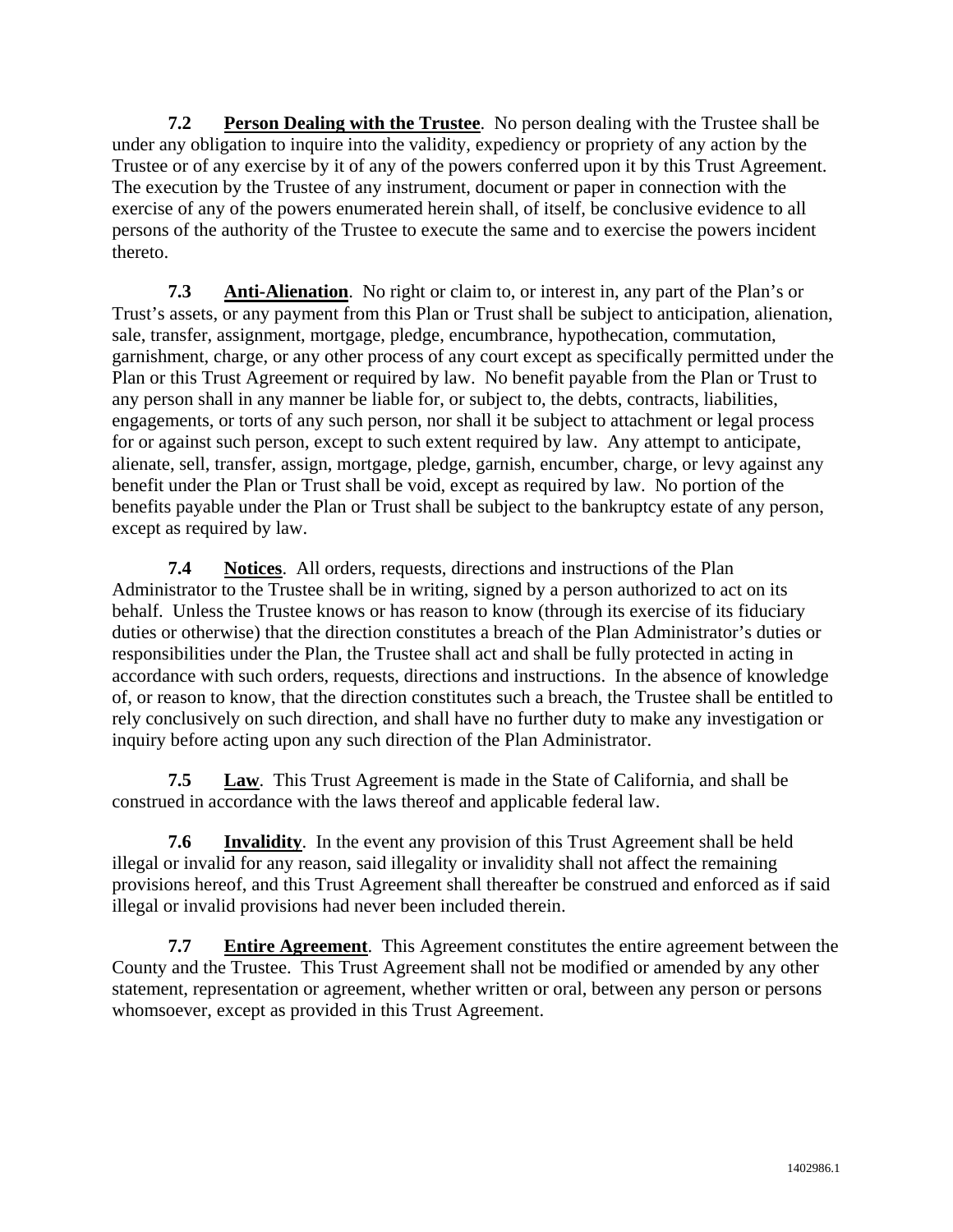**IN WITNESS WHEREOF**, the parties hereto have caused this Trust Agreement to be executed by their representatives thereunto duly authorized as of January 1, 2008.

| , 2008 | <b>COUNTY OF CONTRA COSTA</b>    |
|--------|----------------------------------|
|        |                                  |
|        | (signature)                      |
|        | (name)                           |
|        | (title)                          |
| , 2008 | MEMBERS OF THE BOARD OF TRUSTEES |
|        | (signature)                      |
|        |                                  |
|        | (name)                           |
|        | (title)                          |
| 2008   |                                  |
|        | (signature)                      |
|        | (name)                           |
|        |                                  |

(title)